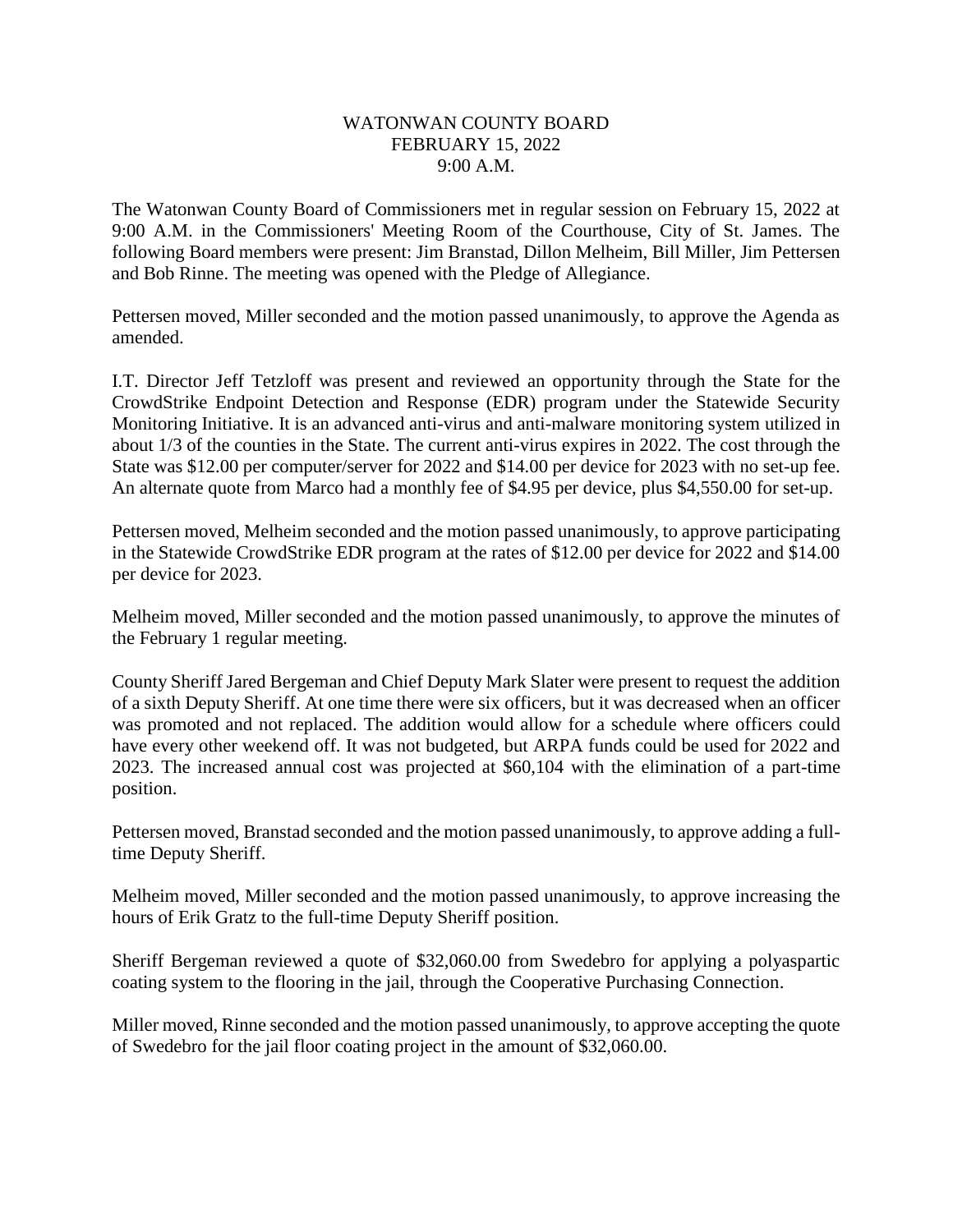Melheim moved, Pettersen seconded and the motion passed unanimously, to approve the 2022 Ditch Assessments as follows:

| <b>DITCH NUMBER</b> | <b>ASSESSMENT</b>       |
|---------------------|-------------------------|
| CD#1                | \$2,776.00              |
| CD#4                | \$3,510.00              |
| CD#6                | $\frac{1}{2}$<br>815.00 |
| CD #62              | \$2,982.00              |
| CD #64              | \$5,108.00              |
| CD #65              | \$1,047.00              |
| CD #101             | \$1,048.00              |
| CD #102             | \$1.364.00              |
| JD #5 B & W         | \$4,608.00              |
| JD #6 W & B         | \$3,102.00              |
| JD #8 W & B         | \$2,089.00              |
| JD #11              | \$3,746.00              |
| JD #12 W&C          | \$2,924.00              |
| JD #13              | \$2,020.00              |
| JD #13 W & B        | \$2,094.00              |
| JD #14              | \$ 3,844.00             |
| JD #14 B&W          | \$3,882.00              |
| $JD$ #15            | \$<br>889.00            |
| JD #23              | \$1,501.00              |
| JD #25 BE, M & W    | \$<br>930.00            |
| JD #26              | \$ 3,299.00             |
| JD #29              | \$2,235.00              |
| JD #31 W & M        | \$<br>654.00            |
| JD #35 Upper        | \$2,212.00              |
| JD #35 SW           | \$2,410.00              |
| JD #35 SE           | \$4,417.00              |
| JD #36 BE & W       | \$<br>563.00            |
| JD #48 BE, BR & W   | \$658.00                |
| JD #52 BE & W       | $\frac{1}{2}$<br>326.00 |
| JD #88 M & W        | \$<br>513.00            |

Branstad moved, Miller seconded and the motion passed unanimously, to approve the Notice of Funds Available 2022 - #4 with Minnesota Valley Action Council for Employment and Training to receive the Region 5 SNAP Support Service Grant in the amount of \$880.00.

Melheim moved, Pettersen seconded and the motion passed unanimously, to approve the training request submitted by Dave Haler.

Public Works Director Teal Spellman was present to review a proposal from Houston Engineering to complete right-of-way surveys on CSAH 3 and 27 in Riverdale Township for \$79,220.00. She proposed beginning an annual program starting with the CSAH roads, using State Aid funding.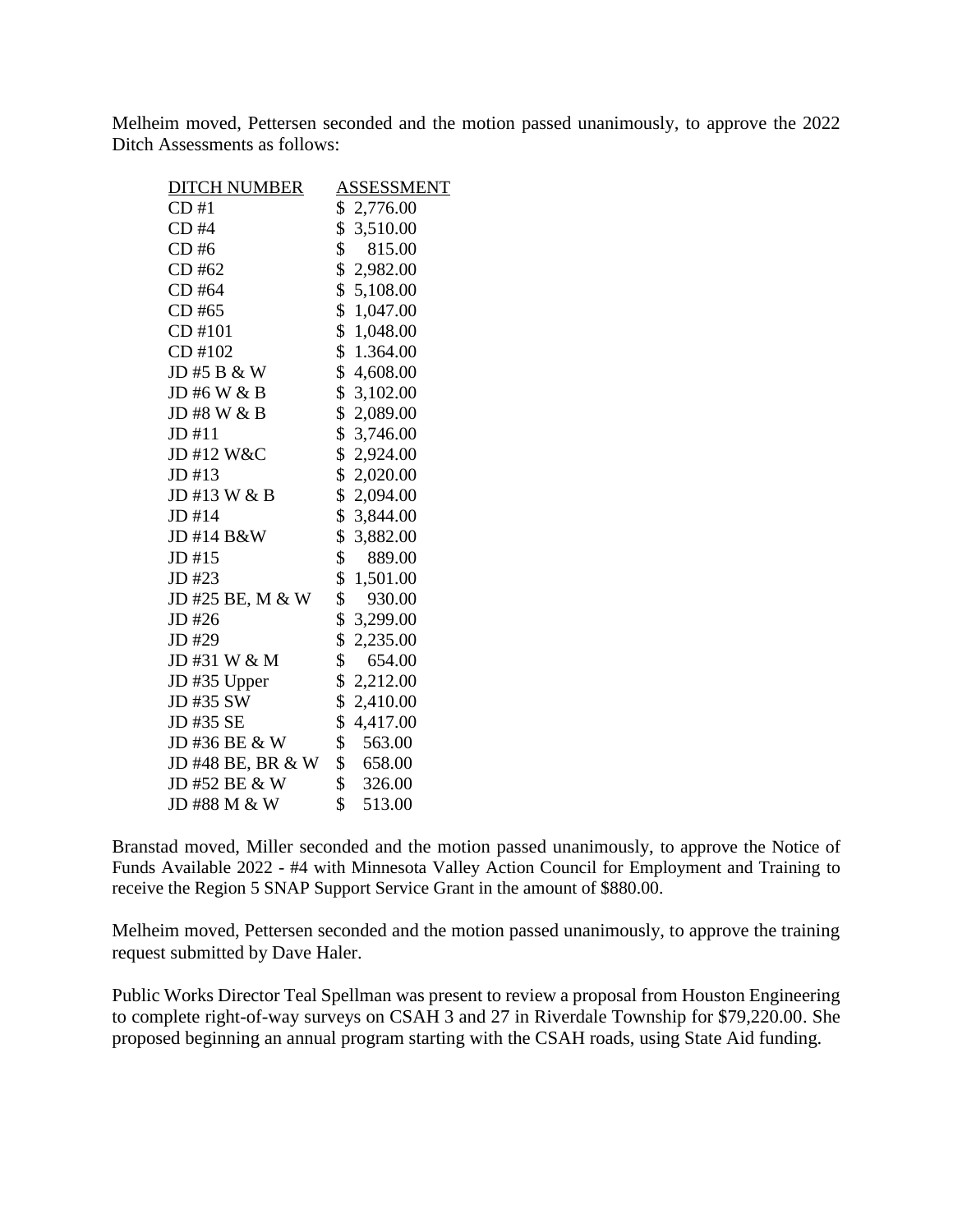Miller moved, Branstad seconded and the motion passed unanimously, to approve proceeding with the right-of-way survey project as proposed by Houston Engineering in the amount of \$79,220.00, but to assess the value when completed.

Miller moved, Melheim seconded and the motion passed unanimously, to approve payment of bills as audited and filed in the County Auditor/Treasurer's Office as follows by fund: General Fund— \$95,564.23; Solid Waste Fund—\$160.00; Building/Equipment Fund—\$1,147.58; Ditch Fund— \$54,732.61; and the Road and Bridge Fund—\$396,653.19; and to pay the following credit cards: General Fund—\$3,719.27; Solid Waste Fund—\$188.71; Road and Bridge Fund—\$337.17; Library Fund—\$321.15; and Soil & Water Conservation—\$84.80.

Branstad moved, Pettersen seconded and the motion passed unanimously, to approve mileage and per diem for Board members to attend the Association of Townships Annual Meeting that evening at 7:00 P.M.

Pettersen, Branstad seconded and the motion passed unanimously, to approve the resignation in good standing of Library Director Matthew Pannkuk. The Library Board would discuss the replacement process at their meeting that evening.

Branstad moved, Melheim seconded and the motion passed unanimously, to approve a pay step increase for Michelle Perez upon the satisfactory completion of her probationary period.

Rinne moved, Pettersen seconded and the motion passed unanimously, to approve the annual pay step increase for Melissa Cornelius.

Miller moved, Branstad seconded and the motion passed unanimously, to approve the tentative two-year agreement with the LELS Deputy Sheriff unit, which included: compensatory time increased to 100 hours; \$200.00/year added to the clothing allowance for HEAT Team member and K-9 handler; 3% increase on steps one and 15, with reduction to 13 steps equally spaced and employees placed on the step that represented at least a 3% increase; 3% increase for 2023; increase Sergeant pay to \$2.50/hr; increase Night/Weekend premium to \$0.65 in 2022 and \$0.75 in 2023; and add part-time language to applicable sections.

Human Resources Director Lisa Schumann reported that the County is eligible for Wellness Program funding through the South Central Service Cooperative because of the change to their Medica health plan for 2022. Up to \$11,360.00 was available based on \$80 per contract. A Wellness Committee comprised of representatives from the various buildings met to recommend activities and a proposed budget, including mini massages, Convene Seminars, agency garden, health snack stations, nutritional shakes, an AED for the Highway shop, and incentives for a wellness challenge.

Rinne moved, Pettersen seconded and the motion passed unanimously, to approve the Wellness Program budget as presented.

Commissioners Rinne and Melheim reported on the Big Bend Wind public hearing they attended.